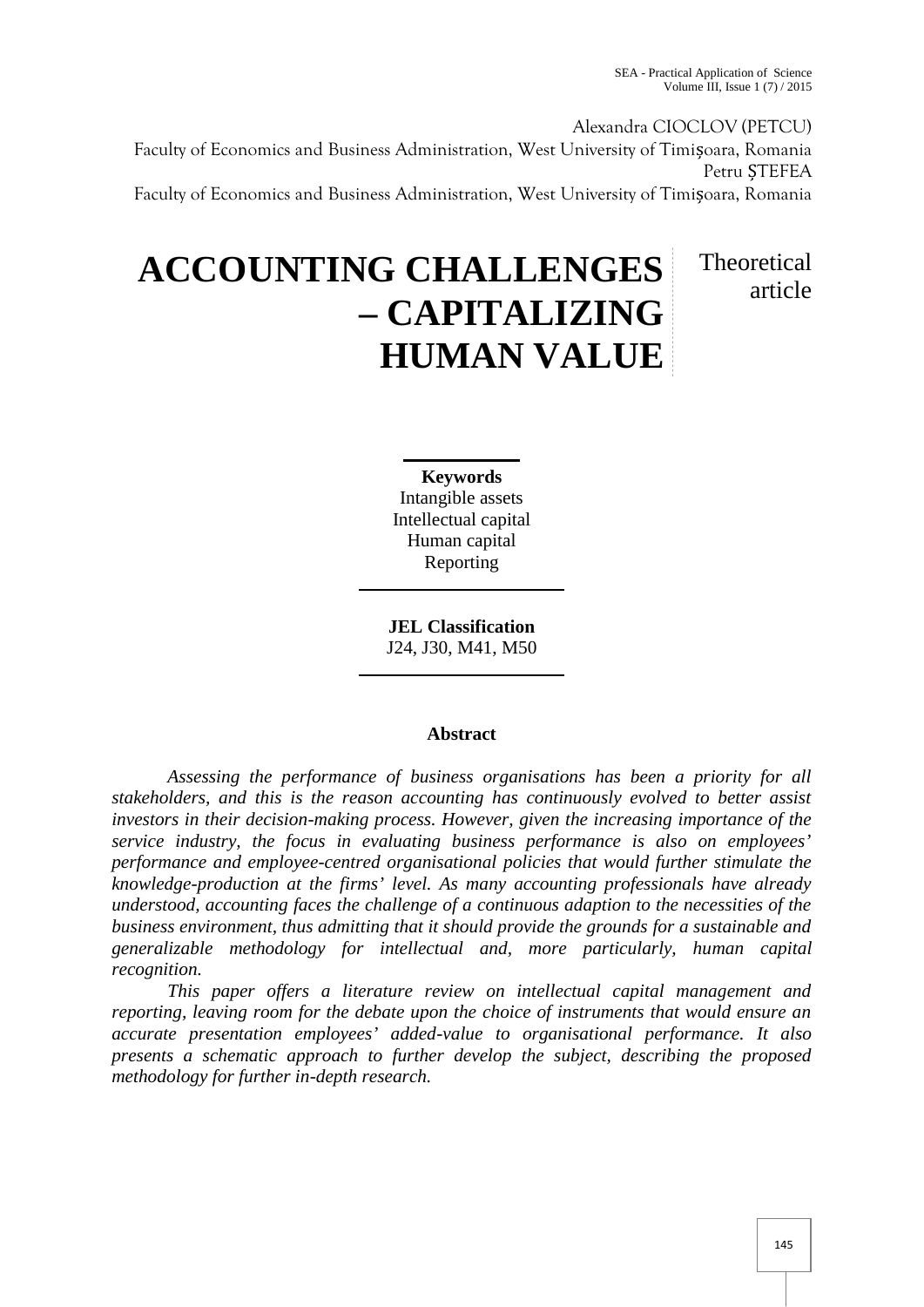### **Introduction**

Accounting has always played an important role in providing stakeholders with the necessary information in order to assist them in the decision making process with regard to their actions in a specific business situation. For this matter, it is of great importance not only to provide the already expected accounting information, but also accounting should take a step forward in anticipating the informational needs of investors, customers, employees, governments and society in general.

In the context of a continuously developing services economic sector, where organisational performance is mainly, if not entirely, generated by the sum of each individual's knowledge, assessing the performance of a certain business organisation becomes redundant and lacks relevance if not considering the added-value of employees. This could often be translated into the additional performance of a company due to the organisational behaviour of its employees.

However, employees, also known as human resources, can thus be considered "intangible assets" belonging to the employer for the duration of their collaboration, as it is referred to in the labour contract.

This paper presents a brief literature review of the main points of view with regard to intellectual and human capital management and reporting, and sets the ground for a debate upon the usefulness of a so called "capitalization of human resources", as well as the means and instruments most suitable for the identification, measurement and reporting of human and intellectual capital.

#### **Why should we focus on Intellectual Capital Reporting?**

This paper must be viewed in the context of a broader research intended to generate "Contributions to the Methodology of Human Resources Value Quantification as an Asset of Business Organisations", a doctoral thesis progressing at the confluence of two economic areas: accounting and management, using specific elements of them both, aiming at a fair reflection of the actual performance of business organisations.

In the context of the developing tertiary economic sector and given the transition to a new perspective upon employees, we acknowledge an evolution from the concept of "labour" to the one of "human resources", therefore implying that the added value within a business organisationis generated by its employees, through their way of implementing and redefining management strategies. Under these conditions, the assessment of a business organisation's performance requires, an initial evaluation of its potential to generate profits through the resources it has or is likely to attract. Assessing the performance of aneconomic agent based mainly/solely on fixed, tangible assets, would be inaccurate, as in the case of most economic organisations their value lies in ideas, patents, knowledge, know-how etc.

In these circumstances, the mission of the proposed thesis is to examine the need for human resources reporting as an accounting asset of business organisations, in order to provide further methodological solutions on the recognition, evaluation, and reporting of human resources in the financial statements prepared by the economic entities. Thus, we believe that a new dimension will be achievable with regard to assessing the actual performance of an economic agent, by treating it as a set of resources (human, material and financial) at the service of obtaining a certain level of profitability.

## **Research methodology**

Regarding evaluation and capitalization of human resources, research over the doctoral studies envisages the survey of the general economic interest on the evaluation of human resources and the proposal of a methodology to quantify the value of human resources as an accounting asset of business organisations based on the results of both literature review and the propensity business organisations' management to assess employee performance.

The scope of the research for the proposed thesis will continue to (1) study the need for human resource capitalization of economic entities, (2) contribute to the development of a methodology for the identification, evaluation and reporting of human resources as an accounting asset, and (3) assess the impact of a potential human resources capitalization upon the measurement of the actual performance of business organisations.

## **Literature review**

Starting from the opinion expressed by Peter Drucker, that the basic functions of a business organisation are marketing and innovation, the others being only costs (Forbes, 2006), we estimate that businesses should capitalize the costs of marketing and innovation, these being the value creators in most companies. But this might be the opinion of a management and/or marketing theorist, not an accounting theorist / practitioner. However, in 1990, Elie Cohen argued that a proper financial analysis is not limited to calculations of credible indicators, but it must also identify significant financial characteristics of the economic entity for an assessment of its current condition and a prediction of its development. Thus, it provides arguments for broadening the sources of accounting information by non-financial information in order to predict aspects regarding risksand future performance (Bran (Stan), M rg rit (St nescu), Coman, & Dr gulescu (Ghiță), 2012, p. 532). We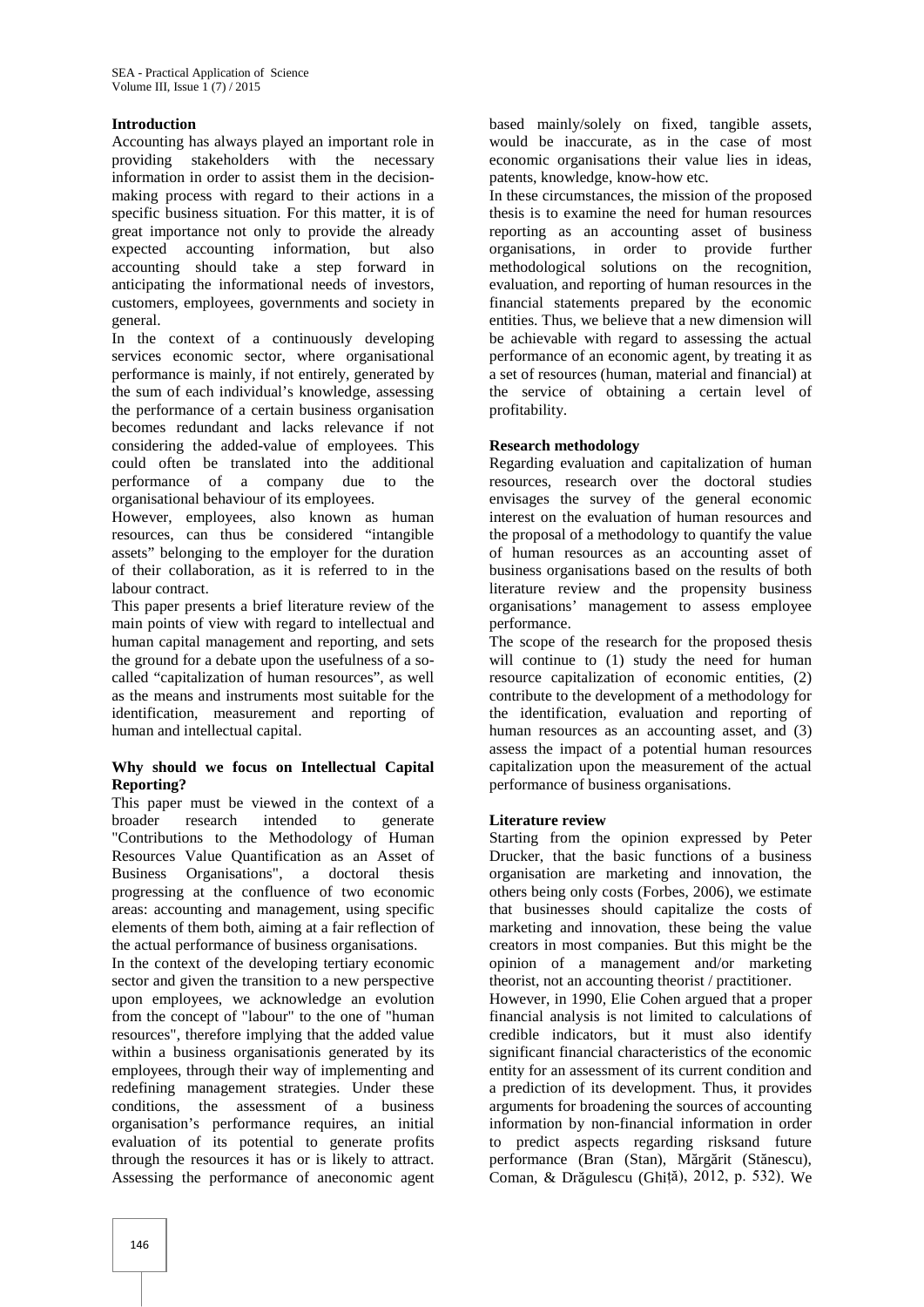can interpret this as a recognition of the need for expansion of the sources of information used in the financial analysis, given even by theorists in the field. E. Cohen's argument is supported by Ernst & Young's position expressed in the publication "Measures That Matter" (1997), according to which non-financial information have an important role in improving the accuracy of forecasts made in the financial analysis, as they have greater predictive power of future financial performance (The Danish Trade and Industry Development Council, 1997, p. 22).

The general interest for intellectual capital increased in the context of the developing "knowledge economy", becoming a priority of the Organisation for Economic Cooperation and Development (OECD), which led an international symposium on the subject in 1999. The conclusions of this event reflected the need for creating coherent systems of measurement and reporting of intellectual capital by defining indicators finally integrated in the annual financial statements (Holt & Holt, 2010, pp. 167-168).

Prior to the 1999 OECD symposium, The Danish Trade and Industry Development CouncilMemorandum was elaborated and published, and, after an extensive research that began in 1996, founded the first concrete steps for reporting and management of intellectual capital accounts. Although it is emphasized that the term "intellectual capital accounts" is not an official accounting term, it is estimated that they may constitute a tool for business organisations to demonstrate strategic focus on the long term by actions taken in the current activity, that is especially relevant for companies mainly based on knowledge, where staff competence is the most important resource (The Danish Trade and Industry Development Council, 1997, p. 5).

Later, in 2001, with the concern of many institutions (mainly Scandinavian, since they have a longer history in intellectual capital research) and funding from the European Union, the MERITUM project (acronym for "Measuring intangibles To Understand and Improve Innovation Management")was implemented. The final report of the project ("Guidelines for Managing and Reporting on Intangibles (Intellectual Capital Report") distinguishes between addressing intangible assets through a static approach and a dynamic one, as summarized in Table 1.

Analysing the most cited works with regard to intellectual capital, we observed that all proposed intellectual capital structures emphasize the importance of the human factor in generating added value and organisational knowledge(Schultz, 1961)(Galbraith, 1969) (Roos & Roos, 1997) (Nahapiet & Ghoshal, 1998)(The Chartered Institute of Management Accountants (CIMA), 2003)(Youndt, Subramaniam, & Snell, 2004) (Huang & Wu, 2010) (AccountingWeb,  $2010$ )(Gîju, Radu, Grigore (Iancu), & Vl daia (Vlad), 2012) (Br tianu & Orzea, 2013).

The human factor, human resource or human capital is the source of research and development at the organisational level as a result of attitudes towards work and the knowledge, skills and competencies of individual employees. But the development of employee productivity is a result of a partnership between the individual and the organisation in which each of the two parties must offer the framework for an open collaboration that motivates and facilitates the transfer of knowledge from the individual to the organisation, as well as from an individual to another within the same organisation, for the mutual benefit of those involved. Precisely for this reason, Peter Drucker stated that major investments are necessary with regard to the training tools, training and education of employees, so that they can manifest the of creativity, intelligence and competence, leading to the development of new ideas and therefore the success of the business organisation (Huang & Wu, 2010, pp. 7-8).

Different models of intellectual capital place human resources in the centre of all the elements that constitute the intellectual resources of a business organisation. We can therefore understand that the entire system of intellectual capital management of a business organisation depends on the human resource (through its knowledge, skills and attitudes), whose main characteristics are the uniqueness, value and inimitability,i.e. the difficulty of its substitutability (Rexhepi, Ibraimi, & Veseli, 2013, p. 49).

Amid this, it becomes interesting to study the matter of the control that the organisation has upon its human resource: is the company in control of its competitive advantage source or is the employee the one to decide what is period of time for which he/ she will provide the company with his/ her knowledge (Roos & Roos, 1997, p. 3)? We strive to answer this question in the following chapter of this paper.

#### **Arguments in favour or against capitalising human resources' value A managerial approach**

As we can conclude from the previously stated, it is mainly management that favours the recognition of human resources as assets of business organisations, expecting the accountants to come up with a solution for the implementation of such innovation in terms of financial reporting.

But why is management so concerned with intellectual capital reporting and what are the expectations of companies on its benefits?

According to the answers provided by the ten companies surveyed by the Danish Trade and Industry Development Council, the main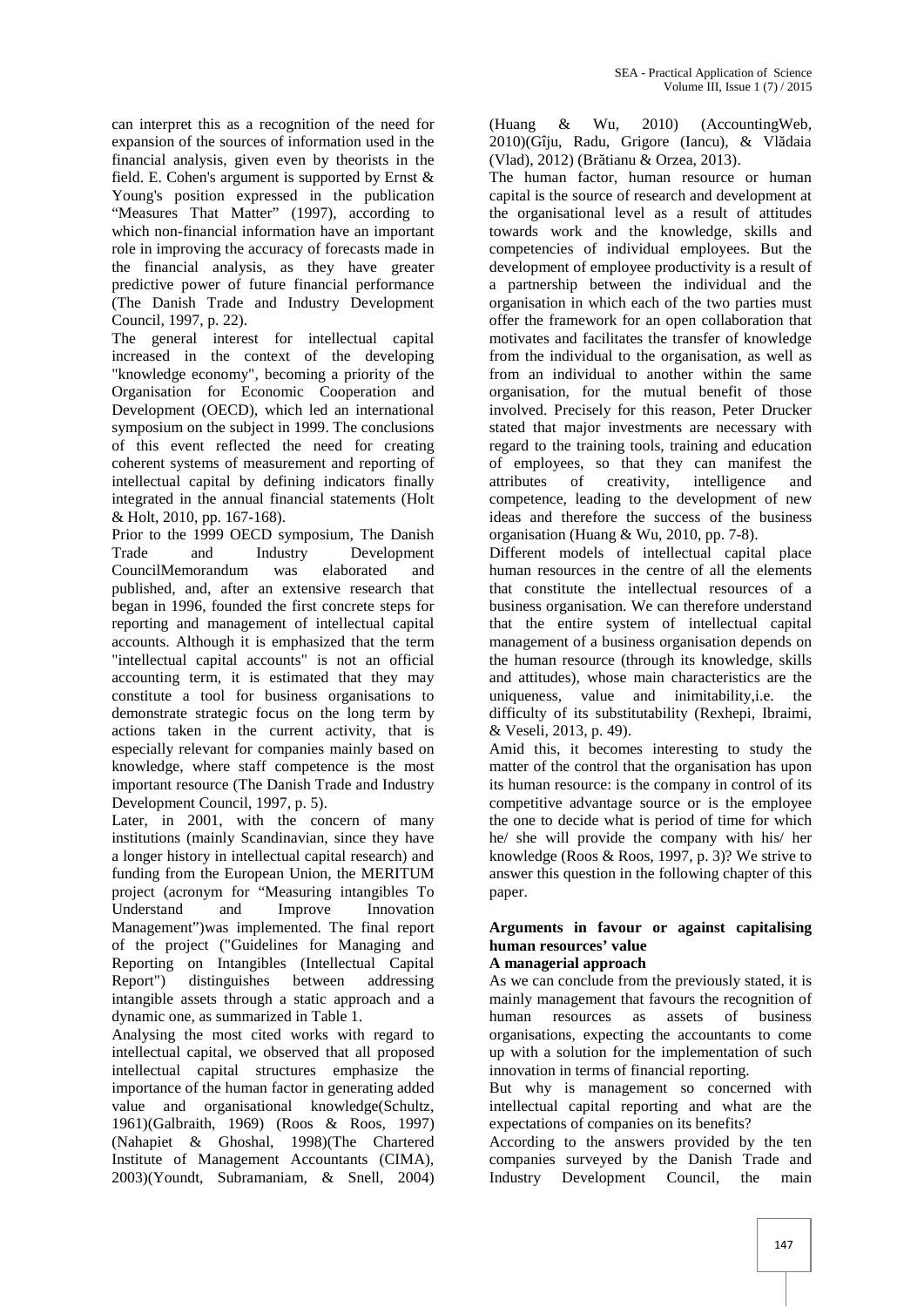motivation for their reporting on intellectual capital refers to improving stakeholders' perception on the considered business organisation. By improving perception respondents expect, for example, creating a good employer reputation for attracting new employees and retaining present well-trained and motivated employees, increasing investor confidence in the corporate profitability, as well as strengthening relationships with current customers and attract new customers by the attention paid to the total quality of the processes(The Danish Trade and Industry Development Council, 1997, pp. 16- 17, 25-26, 77).

Other arguments provided by management in favour of human resources recognition as accounting asset are stated below: (1) The recognition of human resources as an accounting asset ensures sustainability and consistency of human resource management policies and longterm management strategies; (2) From a psychological and sociological point of view, the business organisation is the environment for educational and professional development of human resources, which is why employers simultaneously benefit from rights and obligations in relation to their staff; (3) Closely correlatedto the previous point, the level of performance achieved by the employee in support of the business organisation is conditioned not only by heredity (natural / original endowment of the employee), but also by the professional education acquired within the structure of the employer (stimulating / limiting initial endowment); (4) Similarly to any other process of capitalization of an asset, business organisationsreport human resource costs, whereas part of theseare aimed at increasing the value of the employee in the benefit of the company. These costs are those that may be indirectly subject to capitalization, capitalizing at least the added value of the employee, as a result of the considered investments.

#### **An accounting approach**

In reply to the expectations of business organisations' management with regard to the capitalization of human resources' value, the accountants' point of view suggests a more sceptical approach, based on the following general arguments: (1) There is a very high degree of subjectivity with regard to the assessment of the performance of an employee, when we refer to comparing the actual results with the expected ones; (2) Staff is not a controllable resource of the organisation, as they can express their own will with regard to the duration of the employment contract, therefore human resources do not meet the requirements for recognition as an accounting asset.

In order to provide a more detailed presentation of the accounting approach, we will describe hereinafter the main criteria for an intangible asset recognition, analysing the extent to which the human resources can be considered assets of business entities.

Based on the definition of accounting assets, we can reveal that the main criteria for recognising an accounting asset consist of (IAS38 - Intangible Assets, 2014): (1) Being an identifiable resource assessed through: (a) Separability –the ability of a good to be distinguished, separated from other similar goods and sold, transferred, licensed, rented or exchanged, either individually or within the framework of an associated contract, or (b) Its origin residing from contractual or other legal rights, regardless of the transferable or separable nature of these rights; (2) Existence of economic entity's control over the asset in question - meaning that the entity has the legal right to benefit from the use of such resources; (3) Probability of generating future economic benefits - criterionthat considers the existence of future economic benefits in the service of the business organisation, as a result of the use of ownership / use of analysed resources.

Along with the three criteria mentioned above, for the recognition of an asset shall be also taken into account: (4) The credibility of the cost assessment for the considered resource.

Since the purpose of the work is to create / contribute to the methodology for quantifying human resources as an accounting asset of business organisations, the first step is to check whether employees of economic entities meet the criteria for recognition as an intangible asset.

Thus, we believe that (1) human resources are identifiable - as there is a contractual relationship (e.g. employment contract, etc.) which states that the employee provides the employer with their ability to work required for the job that is the subject of their collaboration. The employee offers the employer the labourforce, be it physical or intellectual, depending on the specific position, labour force that is separable from the work of other employees (being possible to assess individual performance). (2) There is a certain level of control that the respective organisation has upon the employee, expressed through performance indicators that the employee must perform in accordance with his employment contract and job description. This form of control of the employer over the employee can be done continuously or intermittently, throughout the duration of their collaboration, which is equivalent to the notion of "useful life" of the already recognised assets. (3) Using the employee's working capacity, the employer expects future economic benefits, i.e. the generation of revenue from the sale of goods or services to which the employee contributes through its participation in the production process. The ratio between future economic benefit and work performed by the employee is determined, for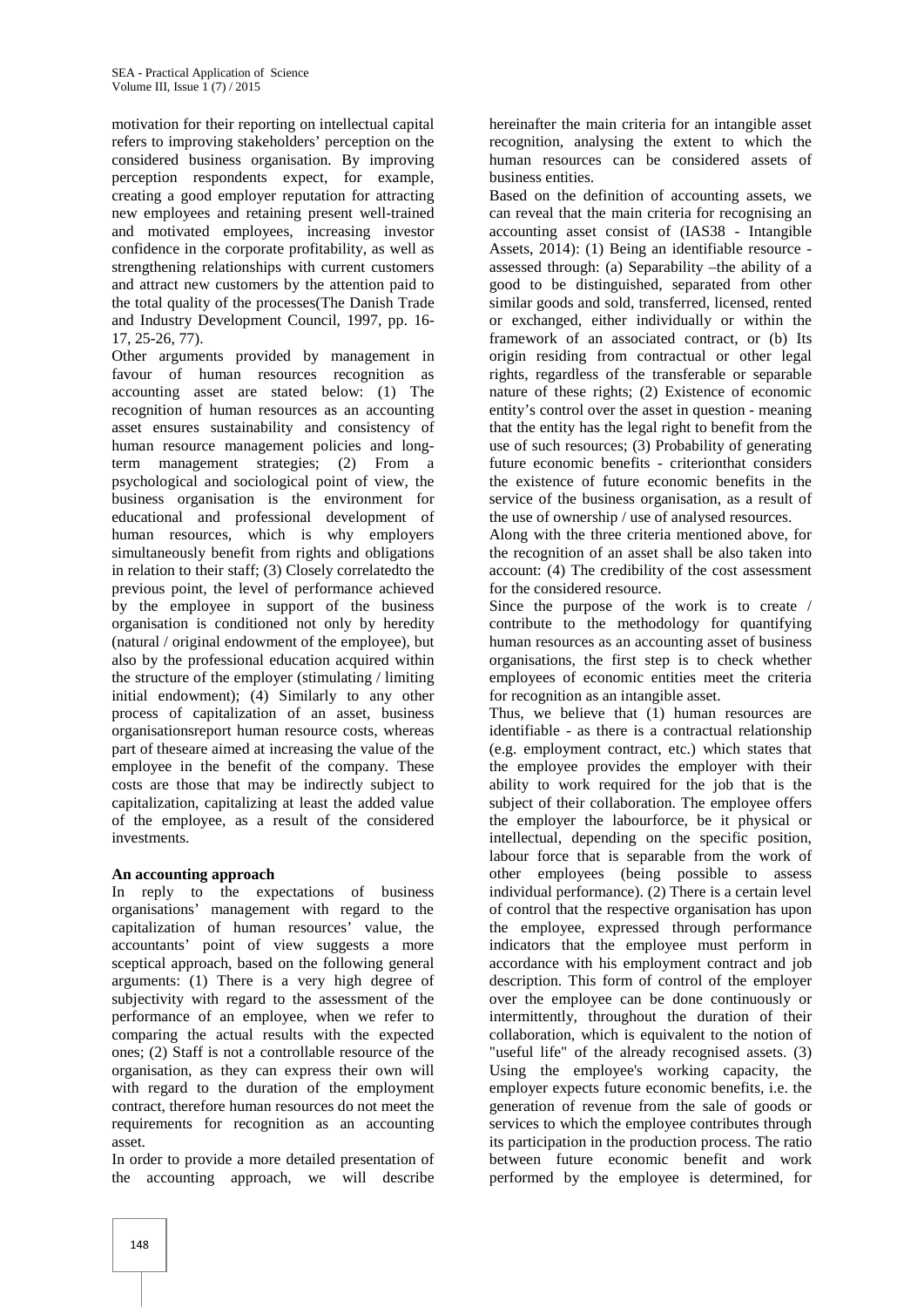example, by reporting turnover to the employee payroll costs for the considered period. (4) It is possible to credibly assessthe total cost with an employee, based on the amount specified in the employment contract and addenda thereto (if any) as representing the remuneration of the employee's work (i.e. gross salary). To that amount (net salary received by the employee encompassing, its contributions to social security, health, etc. and pay income tax) one must add the taxes paid by the employer for the respective employee, thus summing total employee costs.

As apparent from the above, there is motivation to believe that human resources can be assimilated to intangible business organisationsassets as they meet the criteria for identifying and recognizing intangible resources as defined by IAS38.

However, we believe that the debate on this subject is just getting started, as it requires finding answers to related questions such as: (1) Is there sufficient specificity and measurability in the way of defining performance indicators to consider that employees' work can be measured reliably? (2) What insurance does an economic agent have with regard to the actual duration of "useful life" of an employee within the considered organisation (e.g. considering that the employee may require early termination of an employment contract, even under a fixed term of it)? (3) Which employees of business entities should be considered intangible assets: all employees or only those directly involved in the production process? (4) How to determine the total cost of an employee? Does it suffice to consider the total cost of payroll or should there be incorporated other expenses incurred by the employee's activity within the business organisation? (5) What does the potential capitalization of human resources mean:does it cover the entire performance of an employee or just the activity generating added value through individual research and development?

#### **Conclusions**

Welcoming the concern regarding the identification, evaluation and reporting of human capital, we believe that in order to separate what should be recognised as human capital asset it is important to take into account a set of both financial and non-financial indicators.

Based on the current status of our research, we consider that not all human resources should be capitalised, but only those that have a more significant performance in research & development. Even with this segmentation in mind, it is eventually needed a more clear perception on the means of control the company has on the R&D productive employees, in order to prevent a high level of employee turnover and motivate the productive and creative employees to continue their activity in the scope of the respective business unit.

For further research, we intend to pursue the directions as given below: (1) Quantitative research - collecting and interpreting data on SE European companies' interest to assess the performance of human resources and on their perception on the investmentsversus the expenses associated to human resources. (2) Qualitative research - semi structured interviews with representatives of large companies (CEOs, CFOs, HR Managers) to assess their interest on the identification, evaluation and reporting of theirHR value and to assess the impact of human resources performance on the overall business organisations' performance. (3) Proposing a model to quantify human resources as an accounting asset of business organisations, model that would eventually be subject to validation of accounting professionals (through interviews with them).

#### **Acknowledgment**

This work was cofinanced from the European Social Fund through Sectoral Operational Programme Human Resources Development 2007- 2013, project number POSDRU/159/1.5/S/134197 "Performance and excellence in doctoral and postdoctoral research in Romanian economics science domain".

#### **References**

- [1] AccountingWeb. (2010, 04 27). *Financial Reporting.* Retrieved 06 20, 2013, from http://www.accountingweb.co.uk/topic/financi al-reporting/financial-reporting-ill-equipped deal-intellectual-capital/422203
- [2] Bran (Stan), N.-C., M rg rit (St nescu), S.-G., Coman, D. M., & Dr gulescu (Ghiță), R. (2012). Accounting and extra-accounting information - valences in meeting the financial analysis. *Procedia - Social and Behavioral Sciences*(62), 531-535.
- [3] Br tianu, C., & Orzea, I. (2013). The entropic intellectual capital model. *Knowledge Management Research & Practice*(11), 133- 141.
- [4] Forbes. (2006). Retrieved 07 05, 2014, from http://www.forbes.com/2006/06/30/jack-trout on-marketing-cx\_jt\_0703drucker.html
- [5] Gîju, G. C., Radu, V., Grigore (Iancu), A. M.,  $&$  Vl daia (Vlad), M. L. (2012). From visible to hidden intangible assets. *Procedia - Social and Behavioral Sciences*(62), 682-688.
- [6] Holt, G., & Holt, A. (2010). Intellectual Capital - Hidden Fortune Not Reflected In Financial Statements. Analele Universit ții *"Constantin Brâncuși" din Târgu Jiu, Seria Economie*(3).
- [7] Huang, Y.-C., & Wu, Y.-C. J. (2010). Intellectual Capital and Knowledge Productivity: The Taiwan Biotech Industry. *Management Decision, 48*(4), 580-599.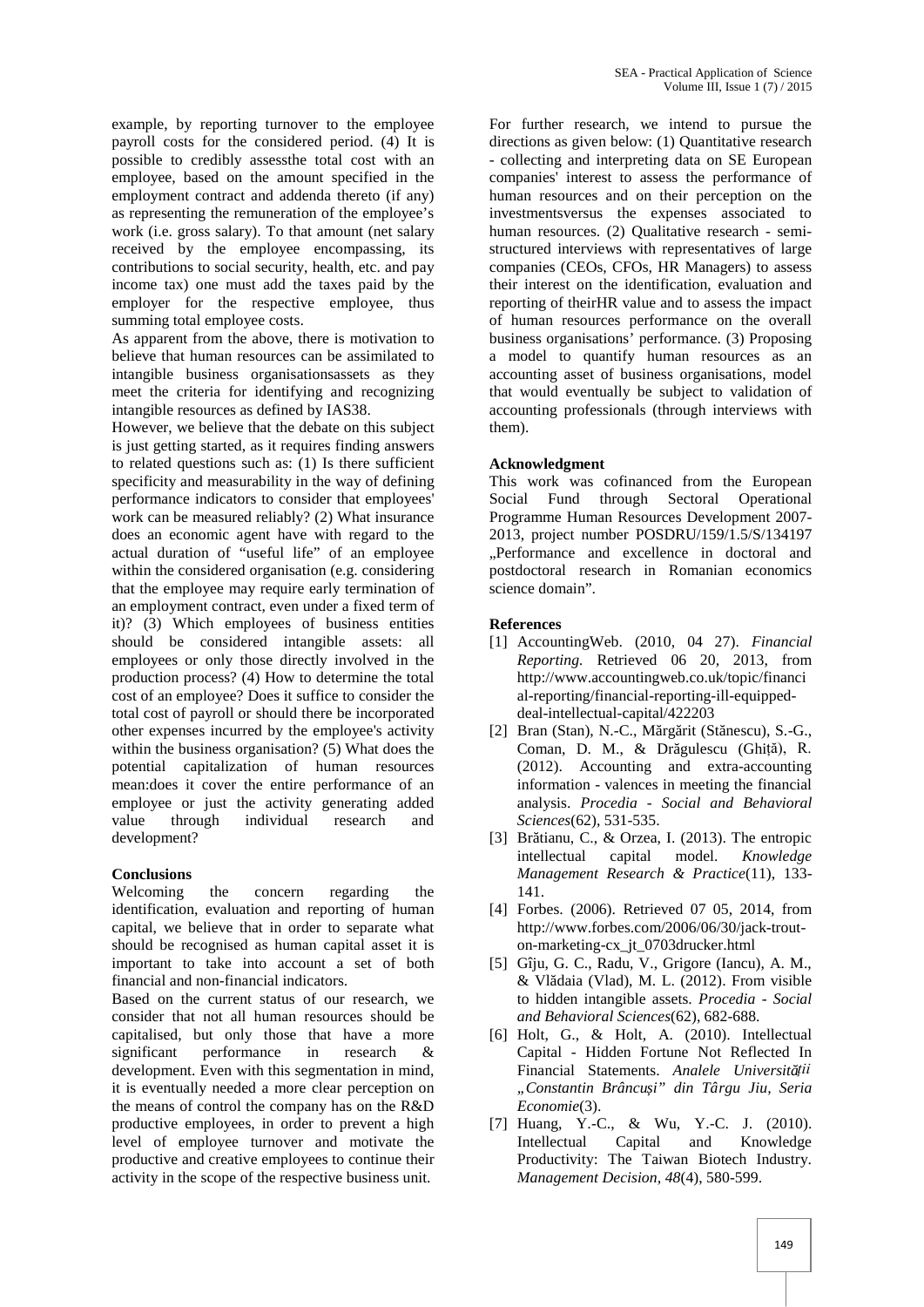- [8] MERITUMProject. (2001, 04 30). Retrieved from http://www.pnbukh.com/files/pdf\_filer/MERIT UM\_Guidelines.pdf
- [9] Nahapiet, J., & Ghoshal, S. (1998). Social Capital, Intellectual Capital and the Organizational Advantage. *Academy of Management Review, 23*(2), 242-266.
- [10]Rexhepi, G., Ibraimi, S., & Veseli, N. (2013). Role of intellectual capital in creating enterprise strategy. *Procedia - Social and Behavioral Sciences*(75), 44-51.
- [11]Roos, G., & Roos, J. (1997). Measuring your Company's Intellectual Performace. *Long Range Planning, 30*(3), 413-426.
- [12]Schultz, T. (1961). Investment in Human Capital. *The American Economic Review, 51*(1), 1-17.
- [13]The Chartered Institute of Management Accountants (CIMA). (2003). *Understanding corporate value: managing and reporting intellectual capital.* Retrieved from Cimaglobal: http://www.cimaglobal.com/Documents/Impor tedDocuments/tech\_techrep\_understanding\_co rporate\_value\_2003.pdf
- [14]The Danish Trade and Industry Development Council. (1997). *Intellectual Capital Accounts - Reporting and Managing Intellectual Capital (Memorandum).*
- [15]Youndt, M., Subramaniam, M., & Snell, S. (2004). Intellectual Capital Profiles: An Examination of Investments and Returns. *Journal of Management Studies, 41*(2), 335- 361.

#### **Biographical sketch**

Alexandra Cioclov (Petcu) is a Ph.D. student in the field of Accounting, with a professional background mainly in European funded projects aimed at enhancing students' employability. This justifies her interest in developing human resources and in the research focused on the capitalization of human resources as organizational asset. E-mail: alexandra.cioclov@gmail.com

Prof. Petru tefea, Ph.D. in the field of Accounting, Faculty of Economics and Business Administration, West University of Timi oara,is alsoVice-Rector for Financial Strategy and Management at the West University of Timi oara. Prof. tefea's research interests are mainly focused on financial analysis, structural funds, investment financing and investment efficiency.

E-mail: petru.stefea@e-uvt.ro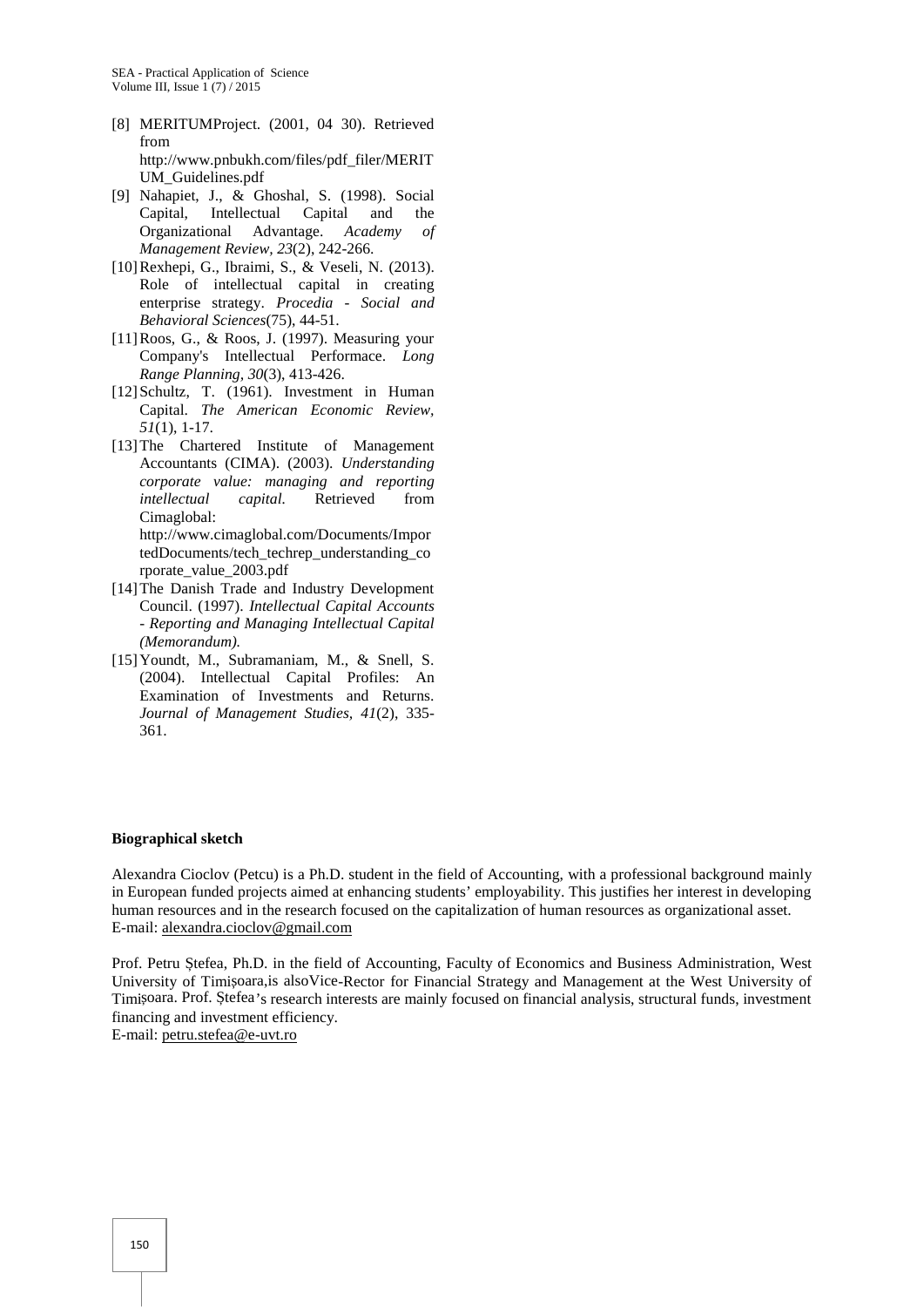## **Tables**

# Table 1 *Intangible assets in a static and dynamic approach*

| <b>Static vision</b>  | Intangible resources                                                              |                      |                        |                       |
|-----------------------|-----------------------------------------------------------------------------------|----------------------|------------------------|-----------------------|
|                       | Assets                                                                            |                      | Competences/ Abilities |                       |
| <b>Dynamic vision</b> | <b>Intangible Activities</b>                                                      |                      |                        |                       |
|                       | Developing or                                                                     | Increasing the       |                        | Evaluation and        |
|                       | acquiring new intangible                                                          | value of available   |                        | monitoring intangible |
|                       | resources                                                                         | intangible resources |                        | activities            |
|                       | $C_{\text{2}}$ (MEDITH B (D <sub>ra</sub> $\frac{1}{2}$ at 0001 $\frac{1}{2}$ 10) |                      |                        |                       |

*Source:* (MERITUMProject, 2001, p. 12)